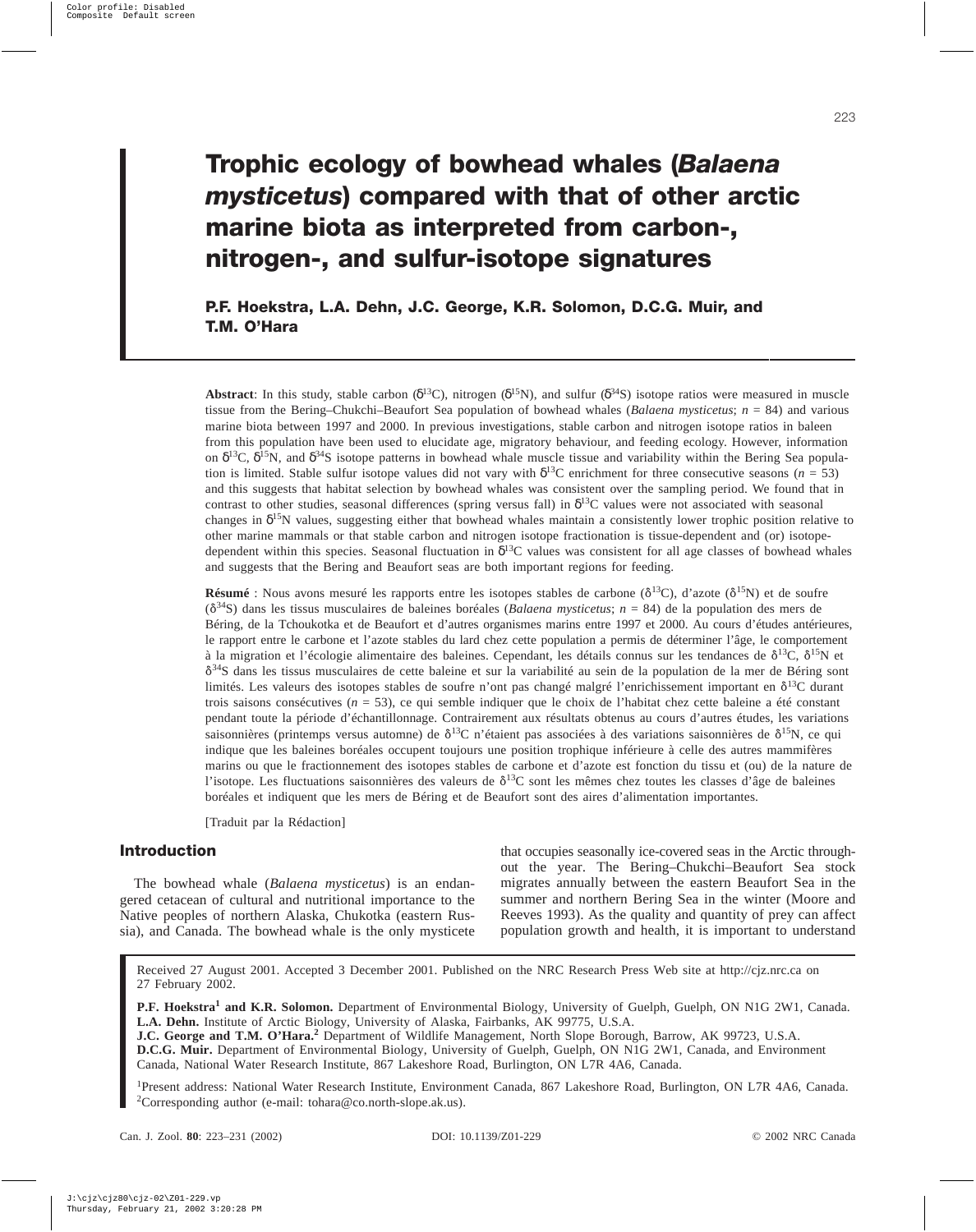the trophic dynamics of the bowhead whale relative to other species (Lowry 1993).

Stable isotopes of carbon, nitrogen, and sulfur have been previously used as tracers for trophic interactions in the marine environment and serve as a powerful tool for quantifying migratory patterns of biota (Schell et al. 1989; Hesslein et al. 1991; Hobson 1999; Kelly 2000). This approach is based on the notion that stable-isotope ratios in prey are transferred to higher trophic level organisms. These isotope ratios can vary spatially, owing to differences in biogeochemical processes within the environment (Hobson 1999; Kelly 2000).

In general,  $^{15}N$  is enriched relative to  $^{14}N$  via dietary uptake at approximately 3–5‰ per trophic level. This fractionation between biological compartments allows for the identification of trophic position in an ecological context (Kelly 2000). While enrichment of <sup>13</sup>C also occurs as trophic level increases (0.2–1‰), measurement of  ${}^{13}C/{}^{12}C$  in biological systems can help elucidate trophic interactions and energetic dynamics by quantifying the relative contributions of marine versus terrestrial carbon sources (France and Peters 1997).

Sulfur-isotope analysis  $(^{34}S/^{32}S)$  is also useful for clarifying feeding habits and food-web structure. Stable sulfur isotope ratios do not change significantly with increasing trophic level (Peterson and Fry 1987). However, in regions with different anthropogenic or geological signatures,  $\delta^{34}S$  signatures can be used to identify the relative importance of marine and freshwater sulfur sources (Petersen et al. 1986; Peterson and Fry 1987) and to differentiate migration patterns of various fish species (Hesslein et al. 1991).

Habitat selection by the bowhead whale is believed to change with season (Moore et al. 2000). In the spring and summer, bowhead whales reside in continental-slope waters and favour inner-shelf waters during the fall (Moore et al. 2000). Quantification of  $\delta^{34}S$  in the bowhead whale may provide additional insight into the feeding ecology of this species. While no study to date has investigated the application of  $\delta^{34}$ S to describe the feeding ecology of any cetacean, stable sulfur isotope analysis was performed to investigate the hypothesis that energy intake by bowhead whales may be influenced by feeding in nearshore areas and reflected by seasonal changes in  $\delta^{34}$ S signatures.

Previous studies have characterized the heterogeneity of stable carbon isotopes in herbivorous and carnivorous zooplankton from the Bering, Chukchi, and Beaufort seas (Saupe et al. 1989; Schell et al. 1998). An oscillation in seasonal  $\delta^{13}$ C signatures has been characterized in baleen plates from bowhead whales migrating between the Beaufort and Bering seas (Schell et al. 1989; Hobson and Schell 1998). As well, Schell et al. (1989) showed that the change in  $\delta^{13}C$  signatures between fall and spring migrations diminished with increasing baleen length. The results of these studies suggest that as bowheads increase in age (inferred from increased body length), most of the annual energy intake occurs in the winter range (i.e., the Bering Sea) and that the Beaufort Sea may not be an important feeding ground for mature bowhead whales (Schell et al. 1989).

The objective of this study was to determine if isotopic trends described in previous studies are similar to values in more metabolically active tissue such as muscle. We also investigated seasonal changes in  $\delta^{13}C$ ,  $\delta^{15}N$ , and  $\delta^{34}S$  with migration and variability of isotopes within the Bering–Chukchi– Beaufort Sea stock, based on harvest season and whale length (i.e., age). Trophic positioning was studied relative to that of other marine species from the study area to provide an ecological context for our findings.

## **Methods**

#### **Sampling**

Lumbar-muscle samples from bowhead whales were provided by Native Alaskan (Inuit) subsistence hunters at Barrow, Alaska (71°17′N, 156°45′W), and Kaktovik, Alaska  $(70^{\circ}10^{\prime}N, 143^{\circ}50^{\prime}W)$  (Fig. 1) through the North Slope Borough Department of Wildlife Management (DWM) and Alaska Department of Fish and Game (ADFG). Samples were collected in 1997–2000 during spring and fall subsistence harvests with approval of the Alaskan Eskimo Whaling Commission (Barrow). Personnel from DWM and ADFG recorded specimen data (body length, baleen length, sex, etc.) from each whale sampled. Whale were classified into three cohorts based on body length: juveniles 6–8.9 m; subadults 9–12.9 m; and adults >13 m (George et al. 1999). Muscle from other marine mammals and fish was sampled for an interspecies comparison of trophic positions. Invertebrate samples were collected using a 100  $\mu$ m mesh plankton tow in Holman, N.W.T. (70°43′N, 117°43′W), and Barrow. Additional copepod samples were collected from the eastern Beaufort Sea (near Kaktovik) by LGL Limited, Sidney, B.C., coincidentally with observed bowhead whale feeding.

## **Stable-isotope analysis**

#### *Sample preparation*

Bowhead whale muscle tissues (approximately 100 g from each specimen) were collected and temporarily archived at the Arctic Research Facility in Barrow. Tissue specimens were subsampled with clean titanium-blade knives to remove excess bioorganic materials and sealed in Whirl-packs™. Samples were transported to the National Water Research Institute (Environment Canada), Burlington, Ont., and stored at –20°C. Muscle and whole tissues (zooplankton) were homogenized. Approximately 10 g of tissue from each sample was freeze-dried for 24–48 h and ground into a fine powder.

A portion of tissue was subsampled to test the effect of lipid removal on stable-isotope signatures in biota. The methodology for lipid extraction was developed and described by Pinnegar and Polunin (1999). Samples were weighed (approximately 3 g) and washed in a 10-mL solution of chloroform, methanol, and water (2:1:0.8). Samples were agitated for 30 min and then centrifuged  $(2000 \times g)$  for 10 min). The supernatant was discarded and the process was repeated twice (three exposures). The sample was dried at 60°C, reweighed, and reground prior to analysis. The percentage of lipids in each sample was determined gravimetrically.

#### *Stable-isotope determination*

Tissue (1.0–1.5 mg) was weighed using a microbalance (Mettler ME 30) and loaded into a  $5 \times 8$  mm tin capsule. The capsule was subsequently folded and crushed into a cube. All samples were analyzed in triplicate for both stable carbon and nitrogen isotope ratios using a Micromass Optima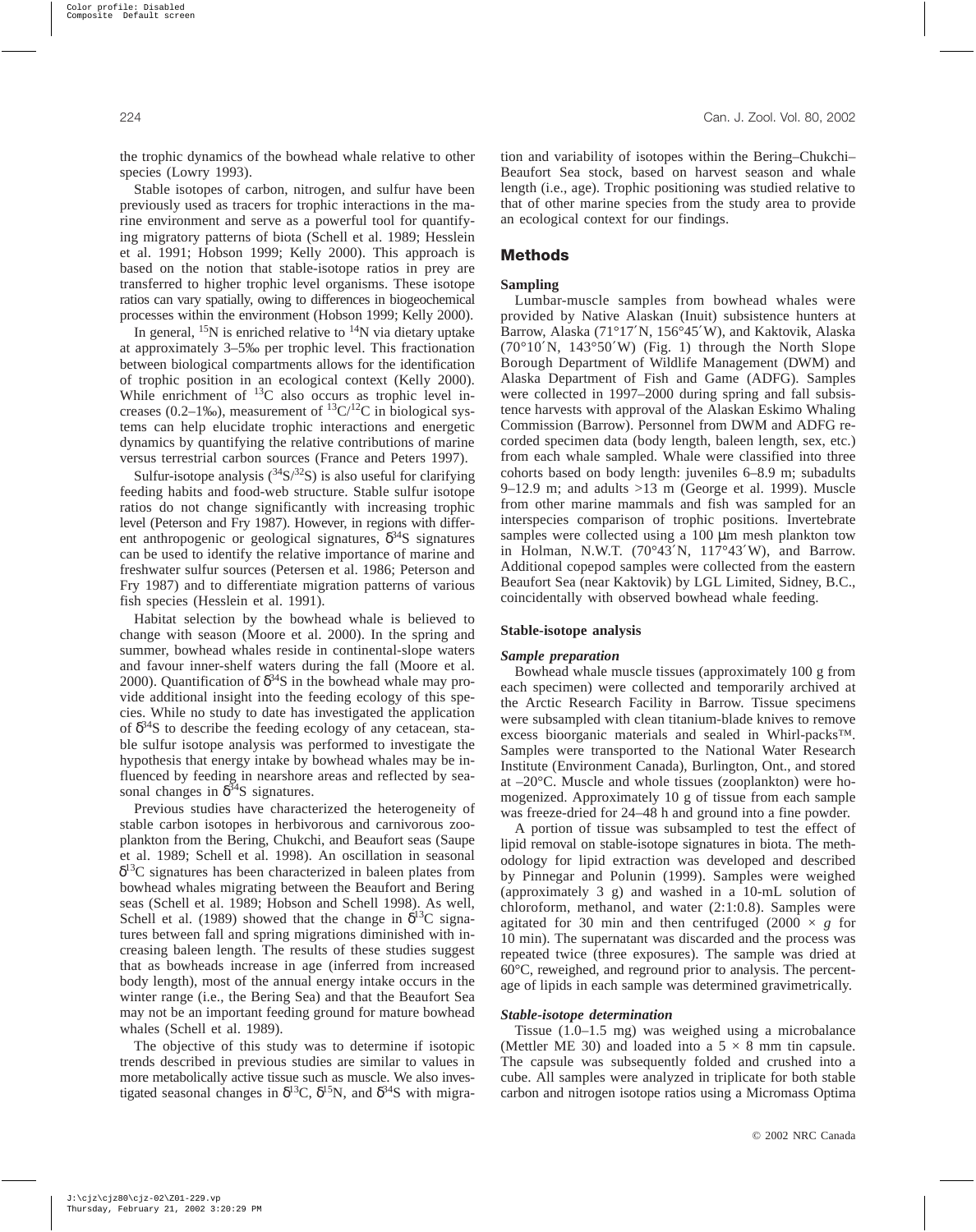**Fig. 1.** Annual migration route of bowhead whales (*Balaena mysticetus*) between the wintering (W) and summering (S) grounds in the Bering Sea and Beaufort Sea, respectively. Arrows with solid and broken lines indicate spring and fall migrations, respectively. Biotasampling location for this study are indicated  $(①)$ .



continuous-flow isotope-ratio mass spectrometer directly coupled to a Carlo Erba NA1500 elemental analyzer (Environment Canada, Saskatoon, Sask.). Samples were flashcombusted at 1030°C, followed by on-line removal of water and on-line chromatographic separation of sample  $N_2$  and  $CO_2$ (He carrier gas). The sulfur content of selected lipid-extracted samples (3–6 mg) was converted directly to  $SO_2$ , purified, and analyzed on a MicroMass 602D dual-collector mass spectrometer (University of Waterloo, Waterloo, Ont.). Enrichment of a particular isotope was reported using the following notation:

$$
[1] \qquad \delta R\% = [(R_{\text{sample}}/R_{\text{standard}}) - 1] \times 1000
$$

where the differential notation (δ*R*) represents the relative difference between isotope ratios of the sample and standard gases  $(^{13}C/^{12}C$ ,  $^{15}N/^{14}N$ , and  $^{34}S/^{32}S$ ). Samples analyzed for  $^{15}N/^{14}N$  and  $^{13}C/^{12}C$  were standardized with a synthetic gelatine (PU-gel, Princeton University, Princeton, N.J.). The standardized isotope values for atmospheric  $N_2$  in air and NBS-19 (National Institute of Standards and Technology (NIST), Gaithersburg, Md.) were 5.60  $\pm$  0.1‰ for  $\delta^{15}N$  and  $-12.62 \pm$ 0.08‰ for  $\delta^{13}C$ , respectively. Sulfur analysis was compared against sulfide and sulfate standards (NBS-123 and NBS-127) obtained from NIST. The standardized value of  $\delta^{34}S$  in

NBS-123 and NBS-127 was  $17.44 \pm 0.31$  and  $20.32 \pm 0.36\%$ , respectively. A laboratory working standard (albumen) was run every 10 samples during analysis. External instrument reproducibility for both  $\delta^{13}$ C and  $\delta^{15}$ N analysis was  $\pm 0.2$  and  $\pm 0.3\%$  for  $\delta^{34}$ S analysis. The standard deviation for carbon-, nitrogen-, and sulfur-isotope values in samples was ±0.2‰.

#### *Statistical analysis*

Paired *t* tests ( $\alpha$  = 0.05) were used to compare  $\delta^{13}$ C and  $\delta^{15}$ N values in lipid-extracted and non-lipid-extracted biotic samples. Stable nitrogen isotope values in bowhead whale muscle (all samples pooled) were compared with those in other biota by means of analysis of variance (ANOVA,  $\alpha$  = 0.05). Derivation of relative trophic levels was based on the most depleted δ15N value for *Calanus* species. Calanoid copepods are generally considered to be primary herbivores and were assumed to occupy trophic level (TL) 2. Assuming constant isotopic enrichment at a rate of  $+3.8\%$  per trophic level, relative trophic levels for biota were calculated (Hobson and Welch 1992):

$$
[2] \qquad TL = 2 + (\delta^{15}N_{\text{consumer}} - \delta^{15}N_{\text{Calanus spp.}})/3.8
$$

Tukey's test ( $\alpha$  = 0.05) was used to compare stable nitrogen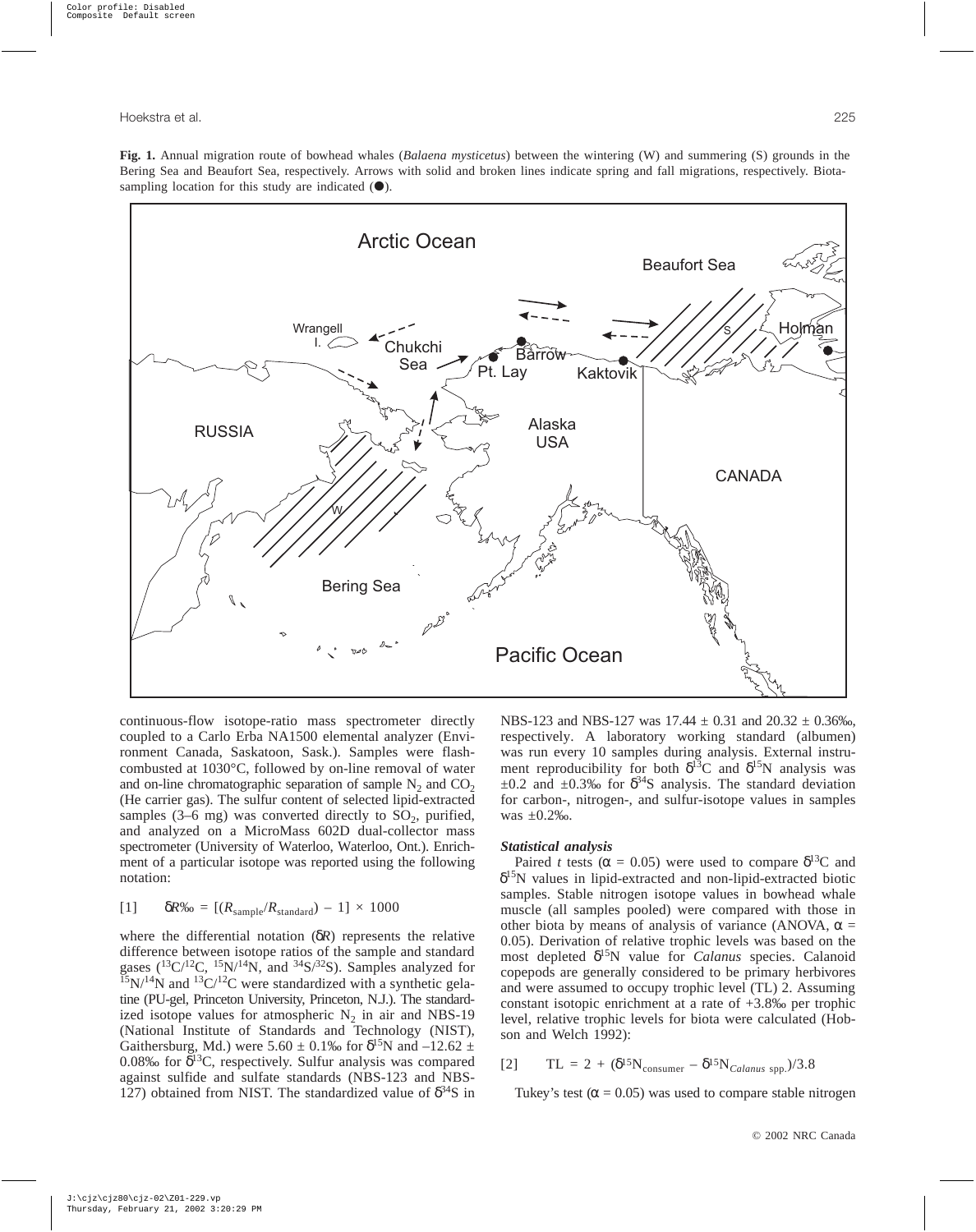|                  | Season and  | Sampling              |                  | Trophic            |                     |              |                     |
|------------------|-------------|-----------------------|------------------|--------------------|---------------------|--------------|---------------------|
|                  | year        | location <sup>a</sup> | $\boldsymbol{n}$ | level <sup>b</sup> | $\delta^{15}N$ (%o) | $δ13C$ (‰)   | $\delta^{34}S$ (%o) |
| Bowhead whale    | Fall 1997   | <b>Barrow</b>         | 21               | 2.9                | 13.3(0.3)           | $-21.1(0.2)$ | 17.3(0.2)           |
|                  |             | Kaktovik              | $\overline{4}$   | 2.9                | 13.1(0.2)           | $-21.8(0.3)$ | 17.6(0.5)           |
|                  | Spring 1998 | <b>Barrow</b>         | 9                | 3.0                | 13.5(0.4)           | $-19.8(0.3)$ | 17.0(0.2)           |
|                  | Fall 1998   | <b>Barrow</b>         | 16               | 2.9                | 13.1(0.2)           | $-21.0(0.2)$ | 17.1(0.2)           |
|                  |             | Kaktovik              | 3                | 2.8                | 12.8(0.4)           | $-21.8(0.2)$ | 17.2(0.1)           |
|                  | Spring 1999 | <b>Barrow</b>         | 15               | 2.9                | 13.3(0.3)           | $-20.1(0.3)$ | na                  |
|                  | Fall 1999   | <b>Barrow</b>         | 5                | 2.8                | 12.5(0.3)           | $-21.0(0.1)$ | na                  |
|                  |             | Kaktovik              | 3                | 3.1                | 13.6(0.6)           | $-21.2(0.3)$ | na                  |
|                  | Spring 2000 | <b>Barrow</b>         | $\overline{4}$   | 2.8                | 12.9(0.6)           | $-19.6(0.2)$ | na                  |
|                  | Fall 2000   | <b>Barrow</b>         | 2                | 2.9                | 13.1(0.2)           | $-20.9(0.4)$ | na                  |
|                  |             | Kaktovik              | 2                | 3.0                | 13.5(0.9)           | $-23.2(0.9)$ | na                  |
| Beluga whale     | 1998-1999   | Point Lay             | 22               | 3.8                | 16.6(0.1)           | $-18.7(0.2)$ | 17.7(0.2)           |
| Ringed seal      | 1998-1999   | <b>Barrow</b>         | 33               | 3.9                | 16.9(0.2)           | $-18.7(0.2)$ | na                  |
| Bearded seal     | 1998-1999   | <b>Barrow</b>         | 6                | 3.9                | 16.8(0.4)           | $-17.2(0.2)$ | na                  |
| Arctic cod       | 1998        | <b>Barrow</b>         | 20               | 3.1                | 13.7(0.2)           | $-20.3(0.2)$ | na                  |
| Broad whitefish  | 1998        | Chip River            | 10               | 2.0                | 9.8(0.8)            | $-27.1(1.9)$ | 6.4(2.2)            |
|                  | 1998        | Meade River           | 10               | 2.4                | 11.3(0.7)           | $-24.8(1.1)$ | 9.9(0.6)            |
| Chum salmon      | 1998        | <b>Barrow</b>         | 3                | 2.6                | 11.8(0.2)           | $-20.8(0.2)$ | na                  |
| Pink salmon      | 1998        | <b>Barrow</b>         | 7                | 2.3                | 10.8(0.6)           | $-20.4(0.2)$ | na                  |
| Arctic flounder  | 1998        | <b>Barrow</b>         | 3                | 2.8                | 12.6(0.2)           | $-19.7(0.5)$ | na                  |
| Calanoid copepod | 1998        | Kaktovik <sup>c</sup> | 20               | 2.2                | 10.4(0.5)           | $-22.8(0.4)$ | na                  |
| (Calanus spp.)   | 1999        | Holman <sup>c</sup>   | 10               | 2.2                | 10.4(0.4)           | $-24.3(0.5)$ | na                  |
|                  | 2000        | $\text{Barrow}^c$     | 10               | 2.0                | 9.8(0.2)            | $-20.8(0.1)$ | na                  |

**Table 1.** Mean stable isotope values and derived trophic positions of the bowhead whale and other biota.

**Note:** Values in parentheses are 95% confidence values; *n* is the number of samples analyzed; na, not analyzed. *a* All locations are in Alaska, except Holman, N.W.T.

*b* Non-extracted (whole tissue).

*c*Calculated as follows: TL = 2 + ( $\delta^{15}N_{\text{consumer}} - \delta^{15}N_{\text{Calanus spp.}}$ )/3.8 (from Hobson and Welch 1992).

isotope values in the bowhead whale with those in other marine biota.

ANOVA was applied to determine the influence of sex, sampling season, and (or) length cohort on  $\delta^{13}$ C signatures. Tukey's multiple-comparison test ( $\alpha$  = 0.05) was used to examine significant differences in stable-isotope patterns between seasonal groups and cohorts of harvested bowhead whales. The relationships among  $\delta^{34}S$ ,  $\delta^{15}N$ , and  $\delta^{13}C$  in muscle tissue were analyzed with linear regression. All statistical analysis was performed using SYSTAT® version 8.0 (SPSS, Chicago, Ill.).

# **Results**

Table 1 is a summary of  $\delta^{13}C$ ,  $\delta^{15}N$ , and  $\delta^{34}S$  values for the bowhead whale and other marine and anadromous species. The  $\delta^{13}$ C and  $\delta^{15}$ N values in lipid-extracted and non-lipidextracted tissues from selected biota were not significantly different ( $p > 0.05$  for all pairwise comparisons). As a result, only isotope values from non-lipid-extracted tissues were considered in the subsequent statistical analysis and interpretation.

Stable nitrogen isotope values and assigned trophic levels calculated in this study are in agreement with current knowledge on the diets of Arctic marine species (Table 1 and Fig. 2). Bowhead whales were found to have significantly different nitrogen-isotope signatures than other marine biota  $(F_{[5,178]} = 362.4, p < 0.001$ ; Tukey's test,  $p < 0.001$  for all comparisons) except Arctic cod (*Boreogadus saida*) (*p* > 0.05).

The  $\delta^{34}$ S values were not significantly influenced by harvest season or length cohort ( $p > 0.10$  for all comparisons). Additionally,  $\delta^{34}S$  values were independent of  $\delta^{15}N$  ratios in the bowhead whale samples from 1997–1998 ( $F_{[1,51]} = 0.10$ ,  $p = 0.754$ ). However,  $\delta^{34}$ S signatures in both beluga and bowhead whales were significantly different from those in the broad whitefish (*Coregonus nasus*) (*p* < 0.001). Broad whitefish from the Chip and Meade rivers had significantly different  $\delta^{34}$ S signatures (*p* = 0.01).

A significant seasonal oscillation in  $\delta^{13}C$  values between whales landed in the fall and spring was observed (ANOVA,  $F_{[1,80]} = 89.1, p < 0.001$ ; Tukey's test,  $p < 0.01$  for all comparisons; Fig. 3). The  $\delta^{13}$ C values for adult and subadult whales from Barrow and Kaktovik landed during the fall harvest were significantly different ( $t$  test,  $p = 0.002$ ; Fig. 4). Since no juvenile whales were harvested at Kaktovik during the 1997–2000 sampling period, this cohort was omitted from the above comparison.

Seasonal changes in feeding habits of the bowhead whale with increasing age (as interpreted from body length) were investigated by determining the  $\delta^{13}$ C values in fall- and springharvested specimens. A significant interaction with season (fall versus spring migration) was found (ANOVA,  $F_{[1,76]}$  = 90.0,  $p < 0.001$ ). However, neither length cohort (main effect) nor season  $\times$  length (interaction effect) was significant ( $p > 0.08$ ). The  $\delta^{15}$ N and  $\delta^{34}$ S signatures in bowhead whale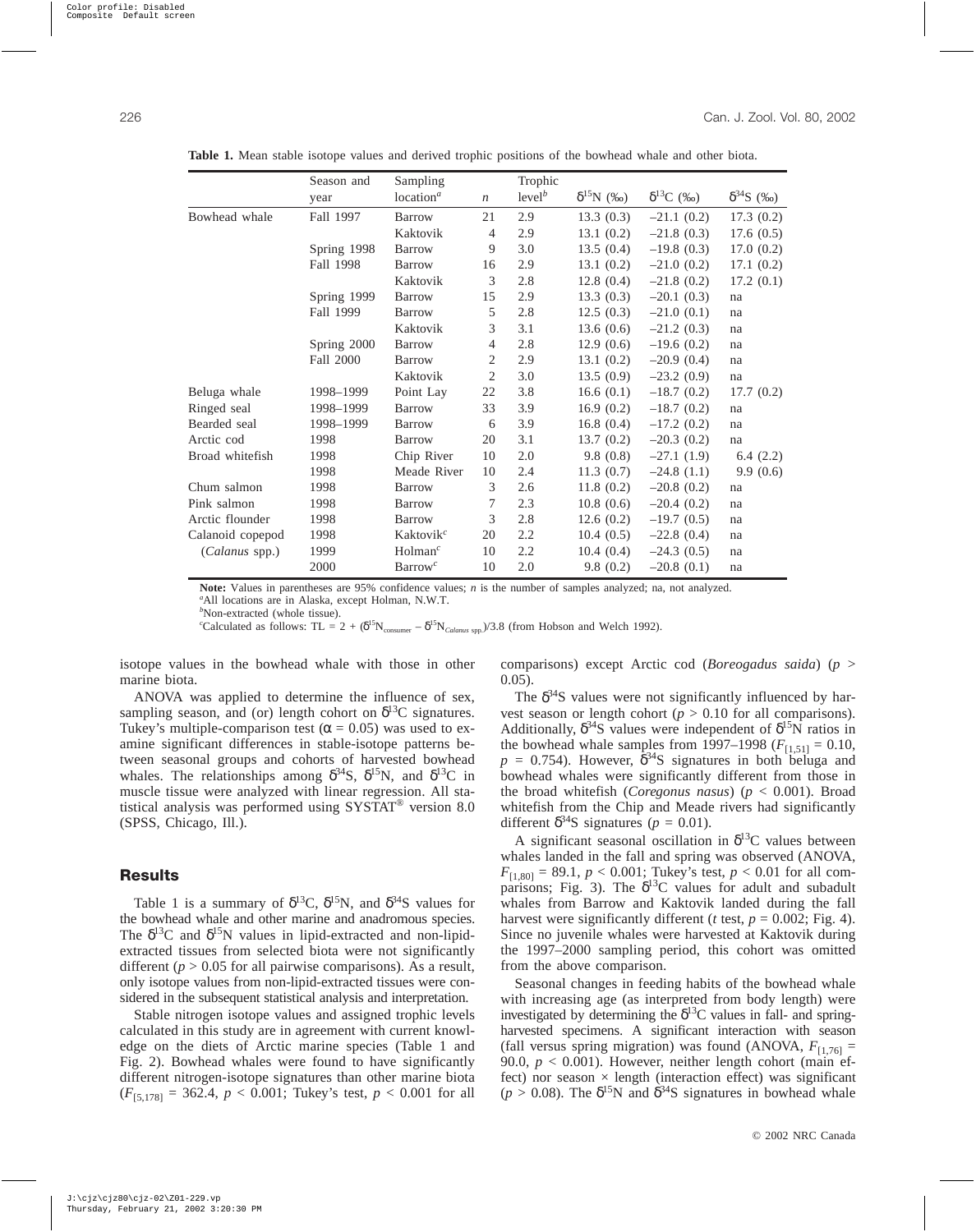**Fig. 2.** Mean  $\delta^{15}N$  values in bowhead whale muscle tissue and in other marine biota from the Beaufort and Chukchi seas. Numbers in parentheses indicate the number of specimens analyzed. Vertical lines denote +95% confidence intervals. Columns with the same letters are not statistically different ( $\alpha = 0.05$ ).



muscle tissue did not fluctuate with oscillating  $\delta^{13}C$  patterns  $(\delta^{15}N: F_{[1,80]} = 1.64, p = 0.20; \delta^{34}S: F_{[1,51]} = 0.08, p = 0.776)$ 

# **Discussion**

# **Trophic position interpreted from** δ**15N values**

Stable nitrogen isotope ratios varied among the species analyzed and are in reasonable agreement with current knowledge concerning the diets of Arctic marine biota (Table 1). Bowhead whales were found to have significantly different  $\delta^{15}N$  values than other marine biota ( $p < 0.001$  for all comparisons) except Arctic cod (*p* > 0.05; Fig. 2). Mean  $\delta^{15}$ N values of bowhead whales were significantly lower than those of carnivorous marine mammals  $(-3 \text{ to } -3.5\%)$ , demonstrating that the bowhead whale is a full trophic position lower than other marine mammals analyzed in this study.

The foods selected by the bowhead whale and other selected species explain the differences observed in  $\delta^{15}N$ values. The diet of the bowhead whale consists primarily of calanoid copepods, euphausiids, and other planktonic organisms, as well as epibenthic organisms in the case of subadult whales (Hazard and Lowry 1984; Lowry 1993). The derived trophic position of the bowhead whale was less than one complete trophic level  $(TL = 2.8-3.0)$  higher than that of the calanoid copepods sampled  $(TL = 2.0-2.2)$ . This is most likely due to the nonselective filter-feeding behaviour of the bowhead whale and the influence of planktonic organisms on the overall  $\delta^{15}N$  signatures in the bowhead whale.

The isotope values from this study are similar to those from other reports and suggest that the diets of ringed seals (*Phoca hispida*), bearded seals (*Erignathus barbatus*), and beluga whales (*Delphinapterus leucas*) comprise a mixture of fish species, possibly including Arctic cod, as well as a variety of benthic and pelagic invertebrates (Lowry et al. 1980; Heide-Jorgensen and Teilmann 1994; Holst 2000). Arctic cod play an important role in the trophic transfer of energy from lower trophic level taxa to marine mammals and birds (Bradstreet and Cross 1982). The  $\delta^{15}N$  values in Arctic cod are consistent with the known ecology of this species, which feeds on copepods and amphipods prior to maturity (Bradstreet et al. 1986; Hobson and Welch 1992; Hobson et al. 2001). The trophic positions of the broad whitefish, chum salmon (*Oncorhynchus keta*), pink salmon (*Oncorhynchus gorbuscha*), and Arctic flounder (*Liposetta*  $glacialis$ ) inferred from  $\delta^{15}N$  signatures are consistent with their omnivorous and (or) detrital feeding strategies.

## **The** δ**34S values in the bowhead whale and marine biota**

Stable sulfur isotope analysis was performed to test the hypothesis that seasonal changes in habitat selection may influence the trophic status of the bowhead whale. The  $\delta^{34}S$ signatures of both the beluga and the bowhead whale were significantly different from those of the broad whitefish ( $p <$ 0.001), an anadromous species in northern Alaska. Additionally, broad whitefish from the Chip and Meade rivers had significantly different  $\delta^{34}S$  signatures. The high variability associated with the  $\delta^{34}$ S signatures in the broad whitefish confirms previous observations that this species interacts with both freshwater and marine ecosystems (Jarvela and Thorsteinson 1999). The results support the application of  $\delta^{34}$ S signatures as a potential tracer of migration as well as in differentiating fish from specific watershed habitats in northern Alaska.

This is the first study to report the stable sulfur isotope values in species within this study region. As a result, the background  $\delta^{34}S$  signatures in species in the nearshore marine environment of northern Alaska have not been well characterized. The significant difference among the two cetacean species and the anadromous broad whitefish suggests that both belugas and bowhead whales derive most of their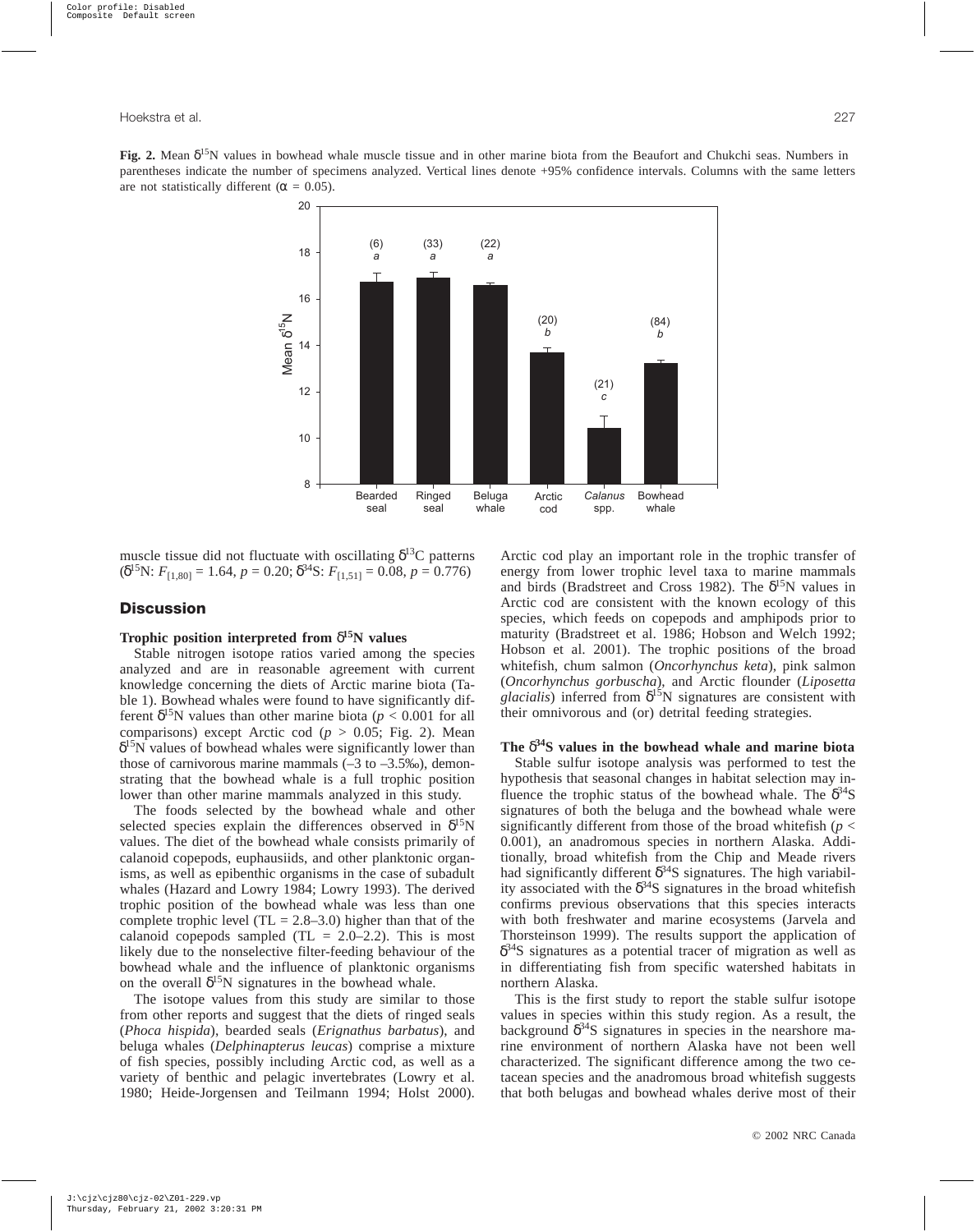**Fig. 3.** Mean stable carbon and nitrogen isotope values in bowhead whale muscle tissue according to season of harvest. Vertical lines denote +95% confidence intervals. The seasonal pattern of  $\delta^{13}C$  values in bowhead whale muscle was consistent for all length cohorts  $(p < 0.01$  for all multiple comparisons). No significant effect of harvest season was observed for  $\delta^{15}N$  ( $p > 0.05$  for all comparisons).



energy inputs from the marine environment. Results suggest that the nearshore relationship of the bowhead whale is constant during the spring and fall harvest seasons. However, our finding cannot be extrapolated to the long-term behaviour of the bowhead whale, as samples from only three consecutive seasons were analyzed for  $\delta^{34}S$ . The variability associated with these comparisons may be due to fluctuations in  $\delta^{34}S$  signatures derived from various terrestrial inputs (Petersen et al. 1986; Hesslein et al. 1988, 1991). As well, the decomposition process of sulfate reduction in marine sediments may effect the distribution of stable sulfur isotopes in the aquatic environment (Jorgensen 1979).

# **The** δ**13C values in bowhead whale muscle tissue**

# *Influence of season on* δ*13C values*

Significant seasonal changes in  $\delta^{13}$ C values were observed between fall- and spring-harvested bowhead whales in Barrow (Fig. 3). The  $\delta^{13}$ C patterns in the bowhead whale muscle analyzed in this study were consistent with previous observations of  $\delta^{13}$ C patterns in baleen (Schell et al. 1989; Hobson and Schell 1998), suggesting that the bowhead whales harvested from 1997 to 2000 were feeding in both the Bering Sea and the Beaufort Sea. The seasonal changes of  $\delta^{13}C$ in baleen are believed to reflect the changes in abundance of  $13C$  relative to  $12C$  in bowhead whale prey, based on geographic location and time of year (Saupe et al. 1989; Schell et at. 1998). Plankton species from the summer range of the bowhead whale in the Beaufort Sea – Amundsen Gulf are <sup>13</sup>C-depleted, owing to terrestrial inputs of carbon with low  $\delta^{13}$ C values from the Mackenzie and Colville river basins. In contrast, the wintering grounds of the bowhead whale in the Bering Sea contain <sup>13</sup>C-enriched zooplankton and invertebrates (Schell et al. 1998).

Seasonal patterns of stable carbon values in bowhead whale muscle tissues analyzed in this study were observed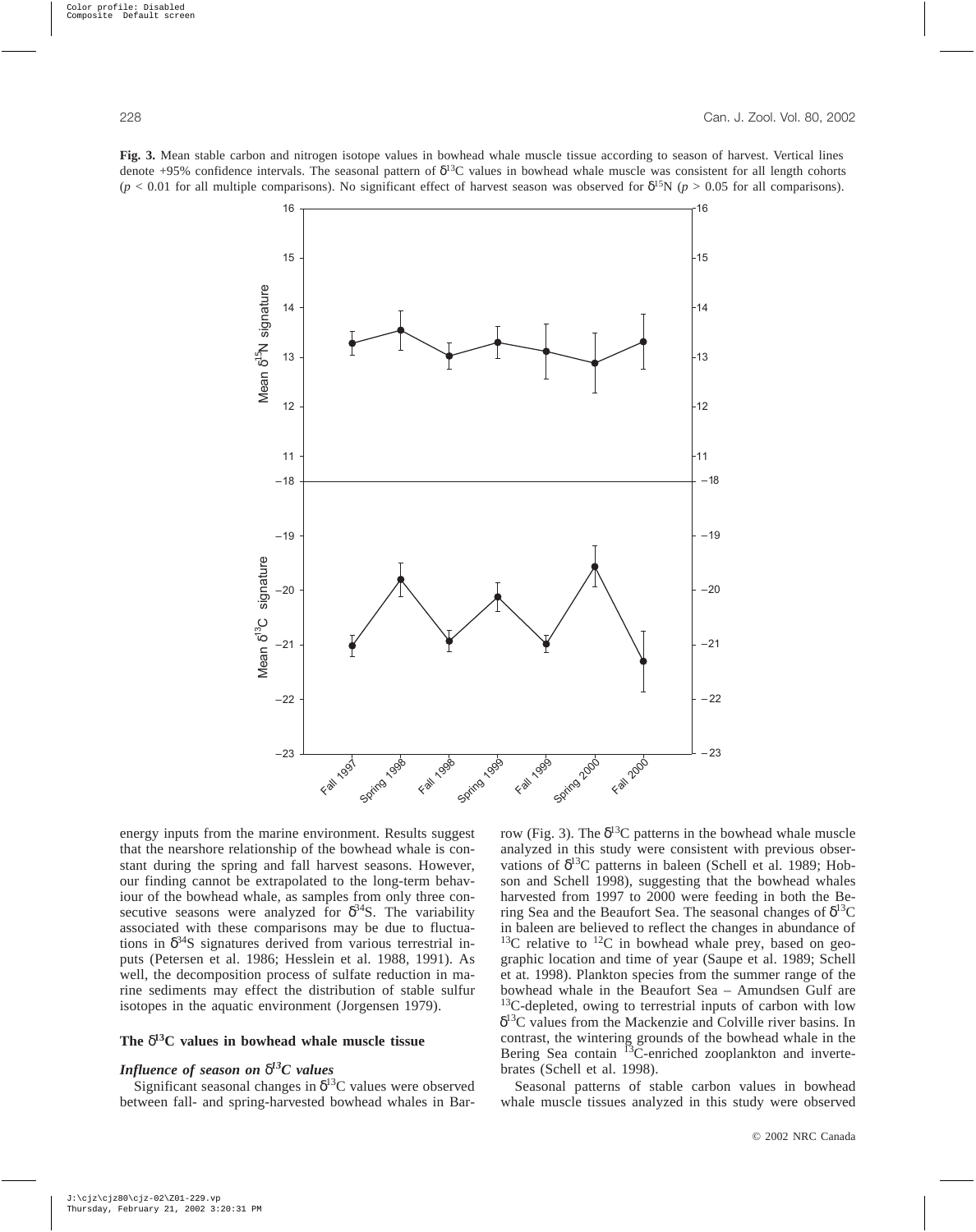**Fig. 4.** Stable carbon isotope ratios in muscle tissue from subadult and adult bowhead whales harvested during Native subsistence hunts (fall only) at Kaktovik ( $\odot$ ) and Barrow ( $\bullet$ ). The  $\delta^{13}C$  values for adult and subadult whales harvested at these two locations were significantly different ( $p < 0.05$  for both comparisons).



for all length cohorts ( $p > 0.10$  for all comparisons). Previous reports have suggested that the Beaufort Sea may not be a significant feeding ground compared with the Bering Sea for adult bowhead whales (Schell et al. 1989; Hobson and Schell 1998). Schell et al. (1989) reported that the  $\delta^{13}C$  values in subadult bowhead whales reflected the differences in  $\delta^{13}$ C between the Bering and Beaufort seas, while the seasonal pattern of  $\delta^{13}$ C was reduced or absent from muscle and baleen samples from adult whales (Schell et al. 1989; Hobson and Schell 1998). However, in both studies it was acknowledged that more samples would be desirable to support these observations.

In addition to  $\delta^{13}$ C values in muscle, the profile of persistent organochlorine contaminants (OCs) in blubber from bowhead whales harvested from 1997 to 2000 also varied with season (Hoekstra et al. 2002). Hoekstra et al. (2002) found that contaminant profiles in bowhead whale blubber generally reflected the spatial differences in OC concentrations in surface waters in the Bering and Beaufort seas. While a direct comparison of the aforementioned investigations is difficult because of the influence of compounding variables (i.e., tissue type, sample size, and other variables that affect seasonal OC bioaccumulation), the interpretation of the stableisotope and OC analysis provides further evidence that the bowhead whales were feeding in both the Beaufort Sea and the Bering Sea during the 1997–2000 sampling period.

## *Influence of tissue type on* δ*13C values*

The differences in  $\delta^{13}$ C values observed in muscle samples from this study were not as pronounced as the seasonal shift in baleen as reported by Hobson and Schell (1998) and Schell et al. (1989). The potential differences in  $\delta^{13}$ C fractionation between muscle and baleen may explain this discrepancy. Schell et al. (1989) reported  $\delta^{13}$ C values in muscle from spring-harvested whales  $(-18.8 \text{ to } -20.7\%)$  that were similar to those found in this study (Fig. 3). Laboratory and field observations have indicated that  $\delta^{13}$ C fractionation is tissue-dependent and that the relative enrichment of  $^{13}C$  in hair and bone is greater than in other tissues, including muscle (Tieszen et al. 1983; Hobson and Clark 1992; Hobson et al. 1996).

As the isotope composition of muscle tissue is not static relative to that of baleen, feeding by the bowhead whale during migration may diminish the overall difference in  $\delta^{13}C$ values obtained from muscle (Fig. 4). The  $\delta^{13}$ C signatures in subadult whales from Kaktovik (eastern Beaufort Sea) during the southwest (fall) migration to the Bering Sea were significantly different from those found in subadult whales harvested from Barrow ( $p = 0.002$ ) during the same season. The  $\delta^{13}$ C values in adult whales harvested from these two sites were also significantly different ( $p = 0.04$ ). These results suggest that feeding along the coast of Alaska may reduce the magnitude of seasonal differences in  $\delta^{13}$ C values found in muscle tissue from bowhead whales harvested in Barrow.

## **Relationships with**  $\delta^{15}N$  and  $\delta^{13}C$

Stable nitrogen isotope ratios in bowhead whale muscle did not differ significantly between fall- and spring-harvested whales (Fig. 3). However, a seasonal shift in  $\delta^{15}N$  signatures in baleen has been previously observed (Schell et al. 1989; Hobson and Schell 1998). Hobson and Schell (1998) suggested that the seasonal differences in  $\delta^{15}N$  might be caused by whales migrating between isotopically distinct  $\delta^{15}N$  regions and (or) protein catabolism due to seasonal fasting. Schell et al. (1998) revealed that the  $\delta^{13}$ C and  $\delta^{15}$ N values and community structure of various invertebrates are heterogeneous within the Bering, Chukchi, and Beaufort seas.

The lack of seasonal differences in  $\delta^{15}N$  values in the bowhead whale muscle tissue analyzed in this study suggests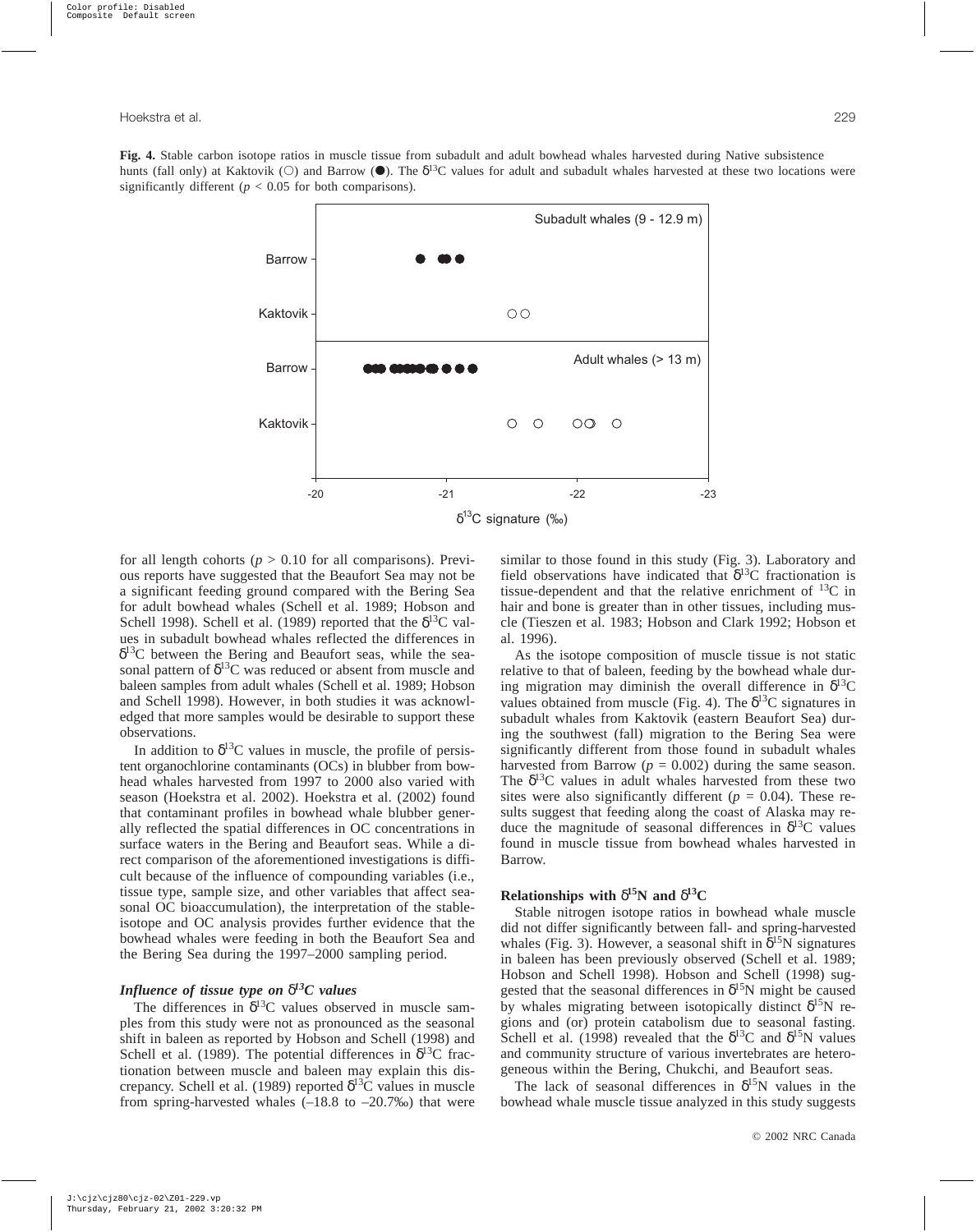that either the relative composition of  $\delta^{15}N$  values in invertebrate prey of the bowhead whale fluctuates within this region or that fractionation rates of stable nitrogen isotopes in muscle and baleen are different. Tissue-specific fractionation of both stable carbon and nitrogen isotopes has been observed in other marine mammals (Hobson et al. 1996). While metabolically active tissue such as muscle may provide a shortterm account of the feeding ecology of a species, periods of physical activity (or inactivity) during seasonal migration may alter  $\delta^{15}N$  turnover rates in the bowhead whale. More research is required to determine the effects of physiological stress on stable-isotope fractionation in biological systems.

This investigation has provided additional understanding of the trophic ecology of the Bering–Chukchi–Beaufort Sea bowhead whale population relative to that of other marine species in the Alaskan and western Canadian Arctic marine environment. Our results demonstrate that a large sample from multiple seasons is needed to address spatial and temporal variation in trophic ecology as interpreted from stableisotope analysis. The analysis of stable carbon and nitrogen isotopes illustrates that the bowhead whale occupies a lower trophic position than other marine mammals and suggests that the Bering and Beaufort seas are important regions for feeding by this species, regardless of age class.

# **Acknowledgements**

The Co-operative Institute for Arctic Research provided financial support for this project. Marine mammal and fish samples were generously donated by the subsistence hunters of northern Alaska. Assistance in sample collection was provided by B. Akootchok, C.D.N. Brower, H. Brower, Jr., C. Rosa, G. Sheffield, R. Suydam, S. Visalli, V. Woshner, and many others. This project would not have been possible without the administration, logistics, and support of the Department of Wildlife Management, personnel of which included T. Albert, D. Norton, A. Brower, L. Dela Rosa, and D. Vinas (North Slope Borough, Barrow). We thank Jeff Kelly, Keith Hobson, and an anonymous reviewer for their comments, which greatly improved an early version of the manuscript.

# **References**

- Bradstreet, M.S.W., and Cross, W.E. 1982. Trophic relationships at high Arctic ice edges. Arctic, **35**: 1–12.
- Bradstreet, M.S.W., Finley, K.J., Sekerak, A.D., Griffith, W.B., Evans, C.R., Fabijan, M., and Stallard, H.E. 1986. Aspects of the biology of Arctic cod (*Boreogadus saida*) and its importance in Arctic marine food chains. Can. Tech. Rep. Fish. Aquat. Sci. **1491**.
- France, R.L., and Peters, R.H. 1997. Ecosystem differences in the trophic enrichment of 13C in aquatic food webs. Can. J. Fish. Aquat. Sci. **54**: 1255–1258.
- George, J.C., Bada, J., Zeh, J., Scott, L., Brown, S.E., O'Hara, T., and Suydam, R. 1999. Age and growth estimates of bowhead whales (*Balaena mysticetus*) via aspartic acid racemization. Can. J. Zool. **77**: 571–580.
- Hazard, K.W., and Lowry, L.F. 1984. Benthic prey in a bowhead whale from the northern Bering Sea. Arctic, **37**: 166–168.
- Heide-Jorgensen, M.P., and Teilmann, J. 1994. Growth, reproduction, age structure and feeding habits of white whales (*Delphinapterus leucas*) in west Greenland waters. *In* Studies of white whales

(*Delphinapterus leucas*) and narwhals (*Monodon monceros*) in Greenland and adjacent waters. *Edited by* E.W. Born, R. Dietz, and R.R. Reeves. Bioscience, London. pp. 195–212.

- Hesslein, R.H., Capel, M.J., and Fox, D.E. 1988. Sulfur isotopes in sulfate in the inputs and outputs of a Canadian Shield watershed. Biogeochemistry, **5**: 263–273.
- Hesslein, R.H., Capel, M.J., Fox, D.E., and Hallard, K.A. 1991. Stable isotopes of sulfur, carbon, and nitrogen as indicators of trophic level and fish migration in the lower Mackenzie River basin, Canada. Can. J. Fish. Aquat. Sci. **48**: 2258–2265.
- Hobson, K.A. 1999. Tracing origins and migration of wildlife using stable isotopes: a review. Oecologia, **120**: 314–326.
- Hobson, K.A., and Clark, R.G. 1992. Assessing avian diets using stable isotopes I: turnover of 13C in tissues. Condor, **94**: 181–188.
- Hobson, K.A., and Schell, D.M. 1998. Stable carbon and nitrogen isotope patterns in baleen from eastern Arctic bowhead whales (*Balaena mysticetus*). Can. J. Fish. Aquat. Sci. **55**: 2601–2607.
- Hobson, K.A., and Welch, H.E. 1992. Determination of trophic relationships within a high Arctic marine food web using  $\delta^{13}C$  and δ15N analysis. Mar. Ecol. Prog. Ser. **84**: 9–18.
- Hobson, K.A., Schell, D.M., Renouf, D., and Noseworthy, E. 1996. Stable carbon and nitrogen isotopic fractionation between diet and tissues of captive seals: implications for dietary reconstruction involving marine mammals. Can. J. Fish. Aquat. Sci. **53**: 528–533.
- Hobson, K.A., Fisk, A., Karnovsky, N., Holst, M., Gagnon, J.-M., and Fortier, M. 2001. A stable isotope ( $\delta^{13}C$ ,  $\delta^{15}N$ ) model for the North Water Polynya foodweb: implications for evaluating trophodynamics and the flow of energy and contaminants. Deep-Sea Res. In press.
- Hoekstra, P.F., O'Hara, T.M., Pallant, S., Solomon, K.R., and Muir, D.C.G. 2002. Bioaccumulation of organochlorine contaminants in bowhead whales (*Balaena mysticetus*) from Barrow, Alaska. Arch. Environ. Contam. Toxicol. In press.
- Holst, M. 2000. Ecology of ringed seals (*Phoca hispida*) in the North Water Polynya, north Baffin Bay. M.Sc. thesis, University of Alberta, Edmonton.
- Jarvela, L.E., and Thorsteinson, L.K. 1999. The epipelagic fish community of Beaufort Sea coastal waters, Alaska. Arctic, **52**: 80–94.
- Jorgensen, B.B. 1979. A theoretical model of the stable sulfur isotope distribution in marine sediments. Geochim. Cosmochim. Acta, **14**: 234–243.
- Kelly, J.F. 2000. Stable isotopes of carbon and nitrogen in the study of avian and mammalian trophic ecology. Can. J. Zool. **78**: 1–27.
- Lowry, L.F. 1993. Foods and feeding ecology. *In* The bowhead whale. *Edited by* J.J. Burns, J.J. Montague, and C.J. Cowles. Spec. Publ. No. 2, Society of Marine Mammalogists, Allen Press, Lawrence, Kans. pp. 201–238.
- Lowry, L.F., Frost, K.J., and Burns, J.J. 1980. Feeding of bearded seals in the Bering and Chukchi seas and trophic interaction with Pacific walruses. Arctic, **33**: 330–342.
- Moore, S.E., and Reeves, R.R. 1993. Distribution and movement. *In* The bowhead whale. *Edited by* J.J. Burns, J.J. Montague, and C. Cowles. Soc. Mar. Mamm. Spec. Publ. No. 2. Allen Press, Lawrence, Kans. pp. 313–386.
- Moore, S.E., DeMaster, D.P., and Dayton, P.K. 2000. Cetacean habitat selection in the Alaskan Arctic during summer and autumn. Arctic, **53**: 432–447.
- Peterson, B.J., and Fry, B. 1987. Stable isotopes in ecosystem studies. Annu. Rev. Ecol. Syst. **18**: 293–320.

Petersen, B.J., Howarth, R.W., and Garritt, R.H. 1986. Sulfur and